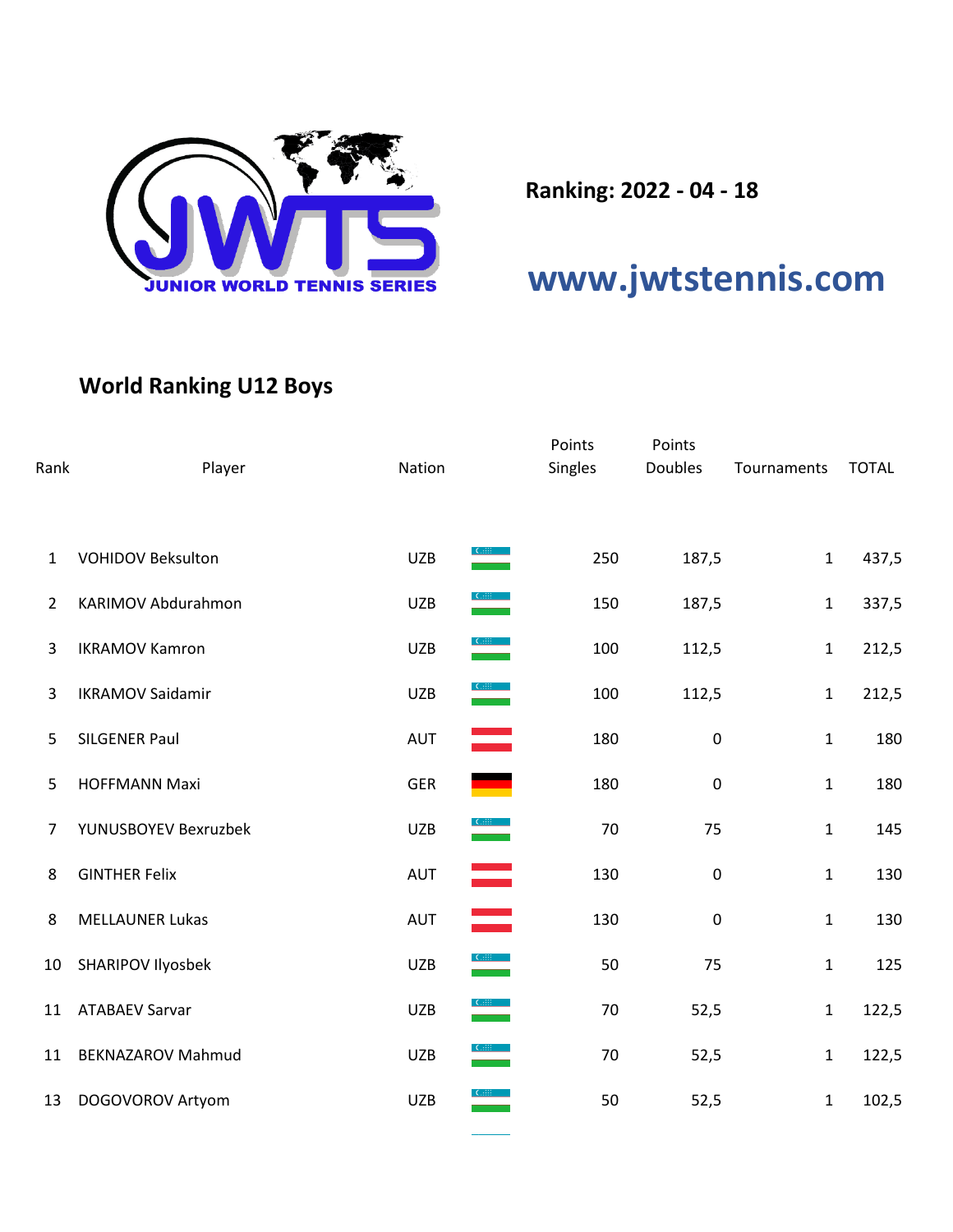| 13 | KIM Son                   | <b>UZB</b> |                                                                                                                                                                                                                                                                                                                                                                   | 50     | 52,5      | $\mathbf{1}$ | 102,5  |
|----|---------------------------|------------|-------------------------------------------------------------------------------------------------------------------------------------------------------------------------------------------------------------------------------------------------------------------------------------------------------------------------------------------------------------------|--------|-----------|--------------|--------|
| 15 | XAYITBOEV Raximboy        | <b>UZB</b> | $rac{1}{\sqrt{1-\frac{1}{2}}}$                                                                                                                                                                                                                                                                                                                                    | 25     | 75        | $\mathbf{1}$ | 100    |
| 16 | <b>MURATBAEV Begis</b>    | <b>UZB</b> | $rac{1}{\sqrt{1-\frac{1}{2}}}$                                                                                                                                                                                                                                                                                                                                    | 10     | 75        | $\mathbf{1}$ | 85     |
| 17 | <b>TRAXLER Magnus</b>     | AUT        | $\equiv$                                                                                                                                                                                                                                                                                                                                                          | 80     | $\pmb{0}$ | $\mathbf{1}$ | 80     |
| 17 | <b>MARKTL Julian</b>      | AUT        | and and all                                                                                                                                                                                                                                                                                                                                                       | 80     | $\pmb{0}$ | $\mathbf{1}$ | 80     |
| 19 | <b>TURSUNOV Ismail</b>    | <b>UZB</b> | $\frac{1}{2}$                                                                                                                                                                                                                                                                                                                                                     | $70\,$ | 7,5       | $\mathbf{1}$ | 77,5   |
| 20 | <b>ISLOMOV Sardor</b>     | <b>UZB</b> | $\frac{1}{\sqrt{1-\frac{1}{2}}\sqrt{1-\frac{1}{2}}}$                                                                                                                                                                                                                                                                                                              | 25     | 52,5      | $\mathbf{1}$ | 77,5   |
| 20 | RASULOV Jamshid           | <b>UZB</b> | $\frac{1}{\sqrt{2}}$                                                                                                                                                                                                                                                                                                                                              | 25     | 52,5      | $\mathbf{1}$ | 77,5   |
| 20 | XOLMURODOV Jasurbek       | <b>UZB</b> | $\begin{array}{ c } \hline \text{C}^{\text{eff}} & \text{D}^{\text{eff}} \\ \hline \end{array}$                                                                                                                                                                                                                                                                   | 25     | 52,5      | $\mathbf{1}$ | 77,5   |
| 23 | SHARIFOV Shohruh          | <b>UZB</b> | $\frac{1}{2}$                                                                                                                                                                                                                                                                                                                                                     | $10\,$ | 52,5      | $\mathbf{1}$ | 62,5   |
| 24 | <b>KARIBEKOV Marsel</b>   | <b>UZB</b> | $\frac{1}{\sqrt{2}}\sum_{i=1}^{n} \frac{1}{i} \sum_{i=1}^{n} \frac{1}{i} \sum_{j=1}^{n} \frac{1}{j} \sum_{i=1}^{n} \frac{1}{j} \sum_{j=1}^{n} \frac{1}{j} \sum_{j=1}^{n} \frac{1}{j} \sum_{j=1}^{n} \frac{1}{j} \sum_{j=1}^{n} \frac{1}{j} \sum_{j=1}^{n} \frac{1}{j} \sum_{j=1}^{n} \frac{1}{j} \sum_{j=1}^{n} \frac{1}{j} \sum_{j=1}^{n} \frac{1}{j} \sum_{j=1$ | 50     | 7,5       | $\mathbf{1}$ | 57,5   |
| 24 | MANSUROV Khamidjon        | <b>UZB</b> | $rac{1}{\sqrt{1-\frac{1}{2}}\sqrt{1-\frac{1}{2}}}$                                                                                                                                                                                                                                                                                                                | 50     | 7,5       | $\mathbf{1}$ | 57,5   |
| 24 | RAUPOV Abdurashid         | <b>UZB</b> | $\frac{1}{\sqrt{1-\frac{1}{2}}\sqrt{1-\frac{1}{2}}}$                                                                                                                                                                                                                                                                                                              | 50     | 7,5       | $\mathbf{1}$ | 57,5   |
| 24 | SADIKOV Arslan            | <b>UZB</b> | $\frac{1}{\sqrt{2}}$                                                                                                                                                                                                                                                                                                                                              | 50     | 7,5       | $\mathbf{1}$ | 57,5   |
| 24 | <b>VLASOV Danil</b>       | <b>UZB</b> |                                                                                                                                                                                                                                                                                                                                                                   | 50     | 7,5       | $\mathbf{1}$ | 57,5   |
|    | 29 ABDULLAEV Jakhongir    | UZB        |                                                                                                                                                                                                                                                                                                                                                                   | 25     | 7,5       | $\mathbf{1}$ | 32,5   |
| 29 | <b>ANDRIYANOV Aleksey</b> | <b>UZB</b> |                                                                                                                                                                                                                                                                                                                                                                   | 25     | 7,5       | $\mathbf{1}$ | 32,5   |
| 29 | <b>AXATOV Abdulaziz</b>   | UZB        | $\frac{1}{\frac{1}{2}}$                                                                                                                                                                                                                                                                                                                                           | 25     | 7,5       | $\mathbf{1}$ | 32,5   |
| 29 | <b>FRENKEL Natan</b>      | <b>UZB</b> |                                                                                                                                                                                                                                                                                                                                                                   | 25     | 7,5       | $\mathbf{1}$ | 32,5   |
| 29 | MAVLUDDINOV Davlat        | <b>UZB</b> | $\begin{array}{ c } \hline \text{CoIII} & \text{ } \\ \hline \end{array}$                                                                                                                                                                                                                                                                                         | 25     | 7,5       | $\mathbf{1}$ | 32,5   |
| 29 | PATIDINOV Akmalbek        | <b>UZB</b> | $\overline{\text{C}}$                                                                                                                                                                                                                                                                                                                                             | 25     | 7,5       | $\mathbf{1}$ | 32,5   |
| 29 | <b>USMONOV Ulugbek</b>    | <b>UZB</b> |                                                                                                                                                                                                                                                                                                                                                                   | 25     | 7,5       | $\mathbf{1}$ | 32,5   |
| 36 | <b>HOFFHER Julian</b>     | AUT        |                                                                                                                                                                                                                                                                                                                                                                   | 30     | $\pmb{0}$ | $\mathbf{1}$ | 30     |
| 36 | <b>LAGG Pascal</b>        | AUT        |                                                                                                                                                                                                                                                                                                                                                                   | 30     | $\pmb{0}$ | $\mathbf{1}$ | $30\,$ |